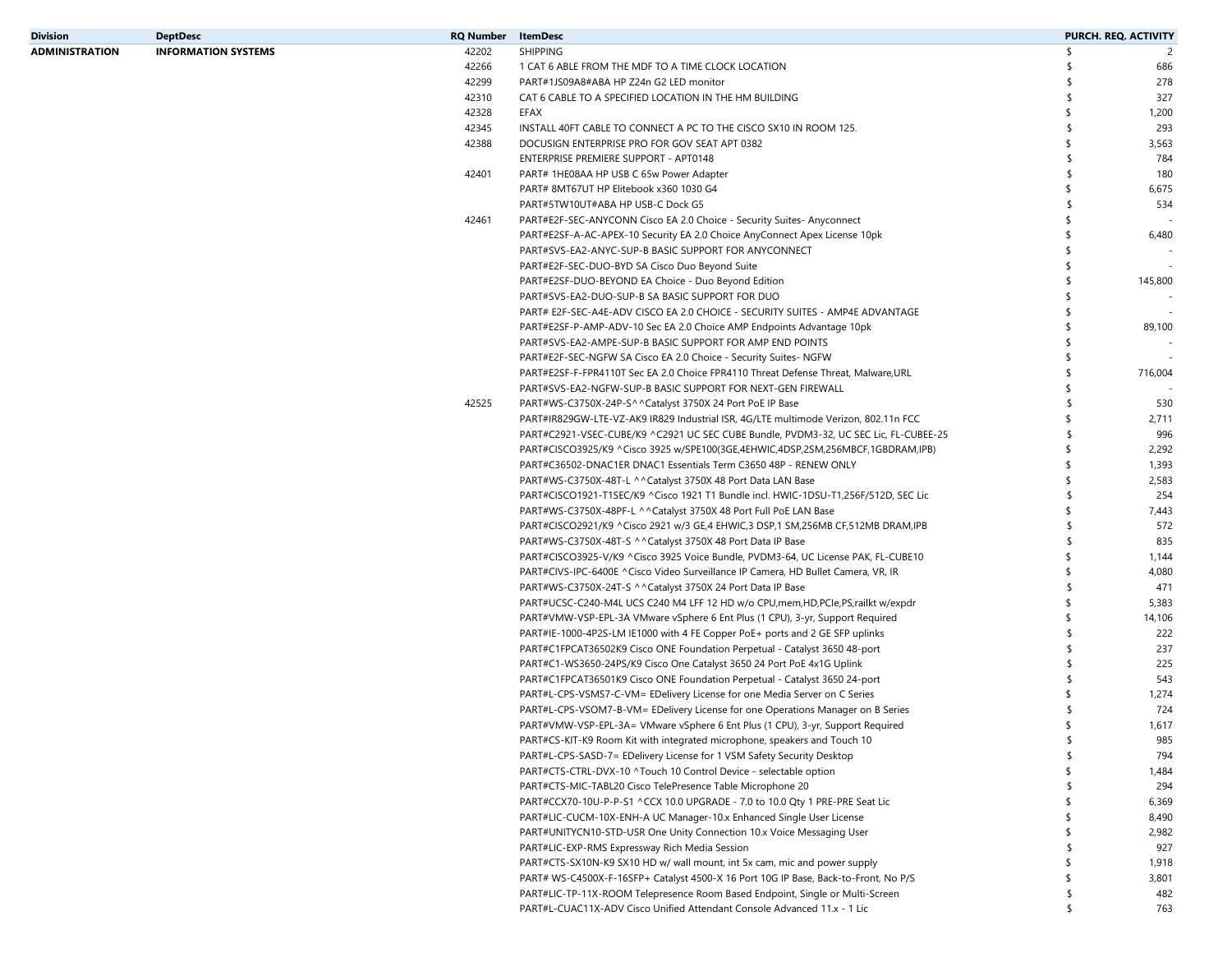| <b>Division</b>       | <b>DeptDesc</b>                           | <b>RQ Number</b> | <b>ItemDesc</b>                                                                     |     | PURCH. REQ. ACTIVITY |
|-----------------------|-------------------------------------------|------------------|-------------------------------------------------------------------------------------|-----|----------------------|
| <b>ADMINISTRATION</b> | <b>INFORMATION SYSTEMS</b>                | 42525            | PART#N9K-C9372PX-BUN ^^Nexus 9372PX bundle PID                                      | \$  | 10,038               |
|                       |                                           |                  | PART#WS-C3850-48P-S Cisco Catalyst 3850 48 Port PoE IP Base                         | \$  | 1,527                |
|                       |                                           |                  | PART#UCSB-EX-M4-1A-U ^UCS Scalable M4 Blade Module w/o CPU/DIMM/HDD for B460 M4     | \$  | 3,250                |
|                       |                                           |                  | PART#UCSB-EX-M4-1B ^UCS Scalable M4 Blade Module w/o CPU/DIMM/HDD for B460 M4       | \$  | 3,250                |
|                       |                                           |                  | PART# UCS-EZ8-B200M4-V ^UCS SP8 B200M4 VALUE w/2xE52660 v3,8x16GB 2133MHz,VIC1340   | \$  | 513                  |
|                       |                                           |                  | PART#UCS-EZ8-B200M4-V ^UCS SP8 B200M4 VALUE w/2xE52660 v3,8x16GB 2133MHz,VIC1340    | \$  | 1,540                |
|                       |                                           |                  | PART#UCS-SPL-5108-AC2 ^UCS SP Select 5108 AC2 Chassis w/2208 IO, 4x SFP cable 3m    | \$  | 263                  |
|                       |                                           |                  | PART#UCS-SP7-INFR-FI48 ^(Not sold standalone) UCS 6248UP 1RU Fabric Int w/12p LIC   | \$  | 1,100                |
|                       |                                           |                  | PART#AIR-CAP2602E-A-K9 ^802.11n CAP w/CleanAir; 3x4:3SS; Mod; Ext Ant; A Reg Domain | \$  | 264                  |
|                       |                                           |                  |                                                                                     | \$  | 3,006                |
|                       |                                           |                  | PART#WS-C4500X-16SFP+ Catalyst 4500-X 16 Port 10G IP Base, Back-to-Front, No P/S    | \$  |                      |
|                       |                                           |                  | PART#CISCO2921-HSEC+/K9 Cisco 2911 Security Bundle w/SEC license PAK                |     | 1,287                |
|                       |                                           |                  | PART#AIR-CT8510-300-K9 Cisco 8500 Series Wireless Controller Supporting 300 Aps     | \$  | 10,293               |
|                       |                                           |                  | PART#LIC-UWL-STD-A Services Mapping SKU, Under 1K UWL STD users                     | \$  | 11,138               |
|                       |                                           |                  | PART#CISCO2911-SEC/K9 Cisco 2911 Security Bundle w/SEC license PAK                  | \$. | 457                  |
|                       |                                           |                  | PART#L-AIR-CTVM-5-K9 Cisco Unified Attendant Console Advanced 11.x - 1 Lic          | \$  | 230                  |
|                       |                                           |                  | PART#CISCO1921/K9 C1921 Modular Router, 2 GE, 2 EHWIC slots, 512DRAM, IP Base       | \$  | 87                   |
|                       |                                           |                  | PART#L-LIC-CTVM-5A 5 AP Adder License for the Virtual Controller (eDelivery)        | \$  | 230                  |
|                       |                                           | 42539            | ANNUAL LICENSE 08/24/2020 - 08/23/2021                                              | \$  | 25,980               |
|                       |                                           |                  | 30 ADDITIONAL DISTINCT INTERNAL USERS 08/24/2019 - 08/23/2020                       | \$  | 5,000                |
|                       | <b>MARKETING &amp; CUSTOMER RELATIONS</b> | 42219            | COVID Signage - Rigid Sign Print 23.75 x 35.75                                      | \$  | 810                  |
|                       |                                           |                  | COVID Signage - Rigid Sign Print 8.5 x 11                                           | \$  | 1,013                |
|                       |                                           |                  | COVID Signage                                                                       | \$  | 25                   |
|                       |                                           | 42221            | Insite Face Covering Required Shelter Poster (PETG)                                 | \$  | 1,250                |
|                       |                                           | 42317            | Buses-Interior Cards 11"x28"                                                        | \$  | 3,540                |
|                       |                                           |                  | Interior Decals (HART)                                                              | \$  | 14,160               |
|                       |                                           |                  | Streetcar-Interior Cards 11"x26.5"                                                  | \$  | 180                  |
|                       |                                           |                  | Transit Streetcar-Step Panel 6"x36"                                                 |     | 540                  |
|                       |                                           | 42319            | <b>HARTPlus Door Hangers</b>                                                        | \$  | 3,085                |
|                       |                                           | 42394            | Seat Closed Rigid Sign Print                                                        | \$  | 2,717                |
|                       |                                           | 42471            |                                                                                     |     | 800                  |
|                       |                                           |                  | Standard Plastic A-Frame Sign-Black                                                 | \$  | 200                  |
|                       |                                           |                  | <b>Estimated Shipping</b>                                                           |     |                      |
|                       |                                           | 42482            | Card Keeper with Keychain - Opaque                                                  | \$  | 2,370                |
|                       |                                           |                  | Add'l Logo Location Charge (2nd Side)                                               | \$  | 270                  |
|                       |                                           |                  | <b>Estimated Freight</b>                                                            | \$  | 125                  |
|                       |                                           | 42582            | Standard Plastic A-Frame Sign-Black                                                 | \$  | 400                  |
|                       |                                           |                  | <b>Estimated Shipping</b>                                                           |     | 79                   |
|                       | <b>FIXED COSTS: YBOR STATION</b>          | 42480            | FY2020 YBOR EMPLOYEES PARKING GARAGE                                                | \$  | 7,000                |
|                       |                                           | 42481            | Off-Site Record Storage FY20                                                        | \$  | 2,000                |
|                       | <b>LEGAL STAFF</b>                        | 38387            | FY 2020 Westlaw- Law Books                                                          |     | 558                  |
|                       | <b>REVENUE MANAGEMENT</b>                 | 42413            | Sanitizer                                                                           | \$  | 300                  |
|                       | <b>EXEC OFFICE STAFF</b>                  | 42213            | Coach Bus (6058K2D)                                                                 |     | 234                  |
|                       |                                           |                  | Black Glass Base (9505K2D)                                                          |     | 40                   |
|                       |                                           |                  | Sublimated Silver Plate (X9039K2D)                                                  |     | 32                   |
|                       |                                           | 42419            | <b>EXECUTIVE SEARCH</b>                                                             | \$  | 21,000               |
|                       | <b>HUMAN RESOURCES</b>                    | 42464            | Health Ins and Benefits Consulting and Broker Serv                                  | \$  | 17,499               |
|                       | <b>FINANCIAL REPORTING</b>                | 42292            | <b>FREIGHT</b>                                                                      | \$  | 17                   |
|                       |                                           |                  | AP Year End Postcards 4" x 6"                                                       |     | 134                  |
|                       | DRUG & ALCOHOL/DOT PHYSICAL               | 42367            | Drug and Alcohol Administration                                                     |     | 300                  |
|                       |                                           | 42589            | Drug and Alcohol Administration                                                     |     | 300                  |
| <b>CAPITAL</b>        | <b>FLEET MAINTENANCE</b>                  | 42315            | 2012 ISL9 CM2250 SN # 73454703                                                      |     | 157,136              |
|                       |                                           |                  | 2014-2015 ISL G CM2180 SN # 73776349                                                |     | 284,224              |
|                       |                                           |                  | 2013 ISL9 CM2350 L101 SN # 73561180                                                 |     | 157,136              |
|                       |                                           |                  |                                                                                     |     |                      |
|                       |                                           | 42334            | 2012 SN # 6511119874. TCM # BK5538N32255023C                                        |     | 19,093               |
|                       |                                           |                  | 2013 SN # 6511177087. TCM # BK5538N3315500A7                                        |     | 19,093               |
|                       |                                           |                  | 2015 SN # 6511279701. TCM # BK0691A342670231                                        |     | 19,893               |
|                       | <b>INFORMATION SYSTEMS</b>                | 42256            | SECURITY SURVEILLANCE SYSTEM AT UATC                                                |     | 221                  |
|                       |                                           | 42483            | PART# CISCO2911/K9-RF 2911w3 GE4 EHWIC2 DSP1SM256MB CF512MBDRAM, IPB REMANUFACTURED | \$  | 1,385                |
|                       |                                           |                  |                                                                                     |     |                      |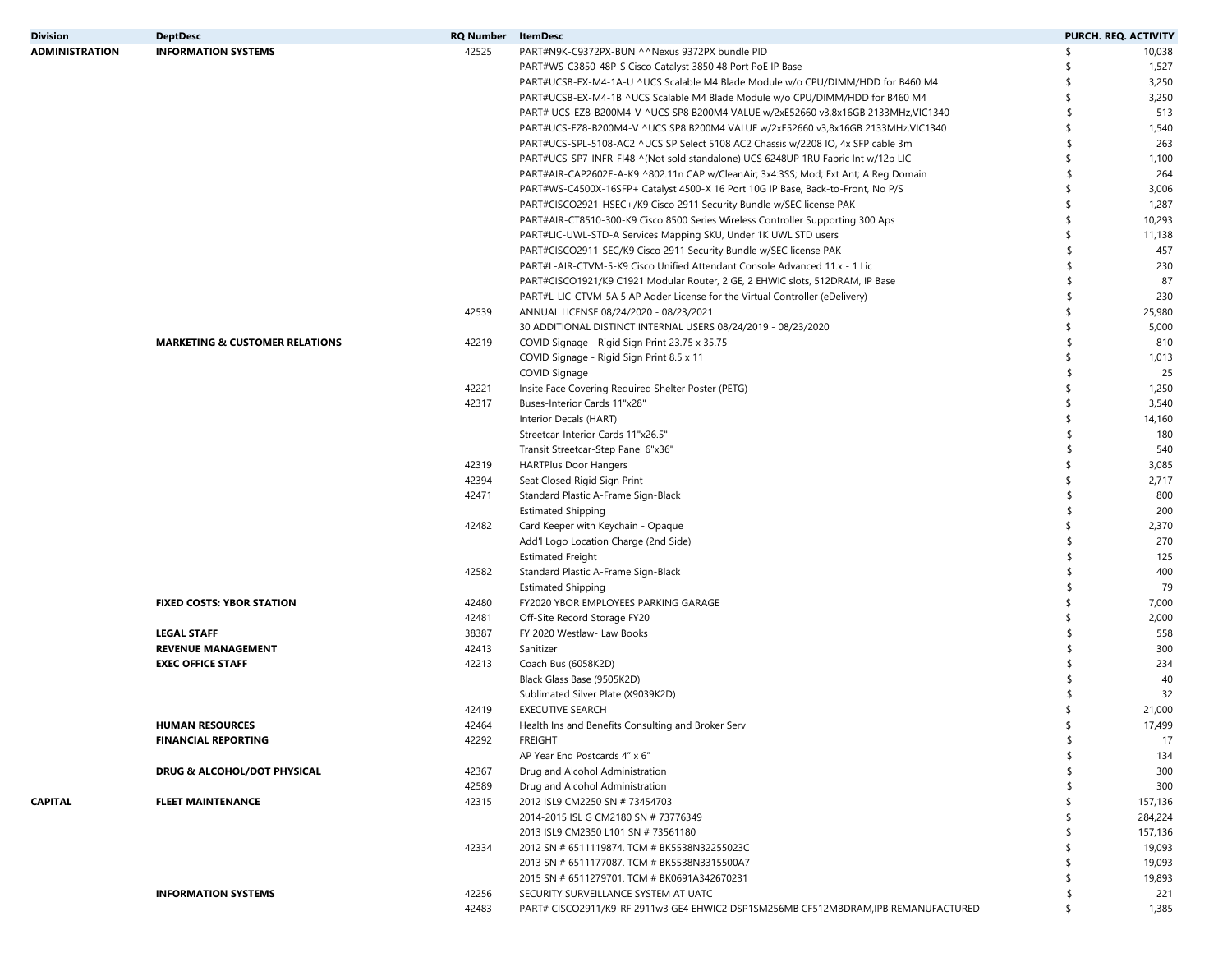| Division  | <b>DeptDesc</b>                        | <b>RQ Number</b> | ItemDesc                                                                            |    | PURCH. REQ. ACTIVITY |
|-----------|----------------------------------------|------------------|-------------------------------------------------------------------------------------|----|----------------------|
| CAPITAL   | <b>INFORMATION SYSTEMS</b>             | 42483            | PART# CAB-AC AC Power Cord (North America), C13, NEMA 5-15P, 2.1m                   | \$ |                      |
|           |                                        |                  | PART# CON-SNT-2911 SNTC-8X5XNBD Cisco 2911 w/3 GE,4                                 |    | 1,615                |
|           |                                        |                  | PART# HWIC-16A-RF 16pt Async HWIC REMANUFACTURED                                    |    | 1,092                |
|           |                                        |                  | PART# CAB-HD8-ASYNC= CAB-HD8-ASYNC=                                                 | \$ | 114                  |
|           |                                        | 42485            | PART# CON-3SNT-C9500Q24 3YR SNTC 8X5XNBD Catalyst 9500 24-port 40G switch, Network  |    | 7,555                |
|           |                                        |                  | PART# C1A1TCAT95001 Cisco ONE Advantage High Term, C9500                            |    |                      |
|           |                                        |                  | PART# C1A1TCAT95001-5Y C1 Advantage High Term C9500 5Y - DNA, 25 ISE PLS, 25 SWATCH | S  | 25,181               |
|           |                                        |                  | PART# C1-C9500-24-DNAA-T Cisco ONE C9500 DNA Advantage 24-Port Term licenses        |    |                      |
|           |                                        |                  | PART# C1-C9500-TRK-5Y Cisco ONE Subscription SKU 5Y                                 |    |                      |
|           |                                        |                  | PART# C1-SWATCH-T Cisco ONE StealthWatch License Term - 1 Flow License              |    |                      |
|           |                                        |                  | PART# PWR-C4-950WAC-R 950W AC Config 4 Power Supply front to back cooling           |    | 2,730                |
|           |                                        |                  | PART# PWR-C4-950WAC-R/2 950W AC Config 4 Power Supply front to back cooling         | S  | 2,730                |
|           |                                        |                  | PART# CAB-TA-NA North America AC Type A Power Cable                                 |    |                      |
|           |                                        |                  | PART# NIM-2GE-CU-SFP= 2-port GE WAN NIM, dual-mode RJ45 & SFP                       |    | 5,632                |
|           |                                        |                  | PART# C9500-24Q-A Catalyst 9500 24-port 40G switch, Network Advantage               | \$ | 32,110               |
|           |                                        |                  | PART# C1-SWATCH-TRK-5Y Cisco ONE Subscription SWATCH SKU 5Y                         |    |                      |
|           |                                        |                  | PART# C1-ISE-BASE-T Cisco ONE ISE BASE License Term                                 |    |                      |
|           |                                        |                  | PART# C1-ISE-PLS-T Cisco ONE ISE PLUS License Term                                  |    |                      |
|           |                                        |                  | PART# C1-ISE-PLS-TRK-5Y Cisco ONE Subscription SKU ISE Plus 5Y                      |    |                      |
|           |                                        |                  | PART# S9500UK9-166 CAT9500 Universal image                                          |    |                      |
|           |                                        |                  | PART# C9500-NW-A C9500 Network Stack, Advantage                                     |    |                      |
|           | <b>PMO</b>                             |                  |                                                                                     |    |                      |
|           |                                        | 42434            | BTI Construction 22nd street at 28th Avenue                                         |    | 80,167               |
|           | <b>ASSOC CAP MANT</b>                  | 42325            | ALLISON B400R-5 SN# 6511177523                                                      |    | 9,600                |
| INVENTORY | <b>MATERIAL MGMT/INVENTORY CONTROL</b> | 42211            | 77-1457 FAN HUB                                                                     |    | 341                  |
|           |                                        | 42208            | 82-04510-000 KIT HORN                                                               |    | 52                   |
|           |                                        | 42209            | 5004341X PURGE VALVE AD-9                                                           | \$ | 612                  |
|           |                                        | 42217            | 3916048 HOSE (1200                                                                  |    | 165                  |
|           |                                        | 42206            | 2302132 GASKET REAR WHL BRG (6 HOLES)                                               |    | 74                   |
|           |                                        | 42216            | 89019113 BLOWER MOTOR(4700                                                          |    | 432                  |
|           |                                        | 42224            | 51-19332-125 FUSE 125-AMP                                                           |    | 42                   |
|           |                                        | 42220            | 44121RB-LAMP 4 LED RED                                                              |    | 1,359                |
|           |                                        | 42223            | 51-70217-000 VOLTAGE REG (1600)                                                     |    | 601                  |
|           |                                        | 42205            | 765-2651 LUBE PLATE.                                                                |    | 87                   |
|           |                                        | 42207            | 51-02115-000 SWITCH ROTARY                                                          |    | 60                   |
|           |                                        | 42210            | 104-740 CONDENSER MOTOR (2900)                                                      | S  | 2,960                |
|           |                                        | 42225            | 51-55148-006 GAUGEýWATER TEMP.                                                      |    | 180                  |
|           |                                        | 42215            | HUMAGUARD TRANSFERS (20,000 PER CASE)                                               |    | 7,740                |
|           |                                        | 42218            | 4933745NX AIR COMPRESSOR (2900) OEM                                                 |    | 3,080                |
|           |                                        | 42228            | <b>BLEACH</b>                                                                       |    | 276                  |
|           |                                        |                  | MISTY DISINFECTANT SPRAY (16 OZ)                                                    | S  | 1,580                |
|           |                                        | 42230            | 82-10276-007 FLATWASHER THIN                                                        |    | 40                   |
|           |                                        | 42232            | 82-12016-000 STUD WHEELREAR                                                         |    | 58                   |
|           |                                        | 42229            | 82-08152-001 STRAP LOCK                                                             |    | 113                  |
|           |                                        | 42240            | 97-971-2 GASKET-SURGE TANK                                                          |    | 9                    |
|           |                                        | 42235            | 55-9032 KEY WAY (T/K                                                                |    | 100                  |
|           |                                        | 42233            | 12-43065N000 NUT WHEEL 2000                                                         | \$ | 220                  |
|           |                                        | 42241            | 82-22179-000 GUIDE PIVOT L.H.                                                       |    | 550                  |
|           |                                        | 42231            | 82-07824-000 LENS                                                                   |    | 108                  |
|           |                                        | 42234            | 3164067 ADHESIVE SILVER                                                             |    | 95                   |
|           |                                        | 42236            | 4032767NX KIT ACTUATOR ISC/ISL                                                      |    | 4,536                |
|           |                                        | 42265            | KH946R KING PIN (40 FT)STEMCO ONLY)                                                 |    | 1,734                |
|           |                                        | 42268            |                                                                                     |    |                      |
|           |                                        |                  | 82-15538 SLINGER REAR                                                               |    | 202                  |
|           |                                        | 42260            | 56-07695-000 BUSHING RAD. MTG                                                       |    | 74                   |
|           |                                        | 42264            | 05-35402-000 DRAGLINK ASM.                                                          |    | 599                  |
|           |                                        | 42258            | 04-43073-000 VALVE LEVELING                                                         |    | 316                  |
|           |                                        | 42250            | 82-03450-000 DOWEL REAR AXLE                                                        |    | 48                   |
|           |                                        | 42252            | 3975960 HARNESS, COIL (1500)                                                        |    | 623                  |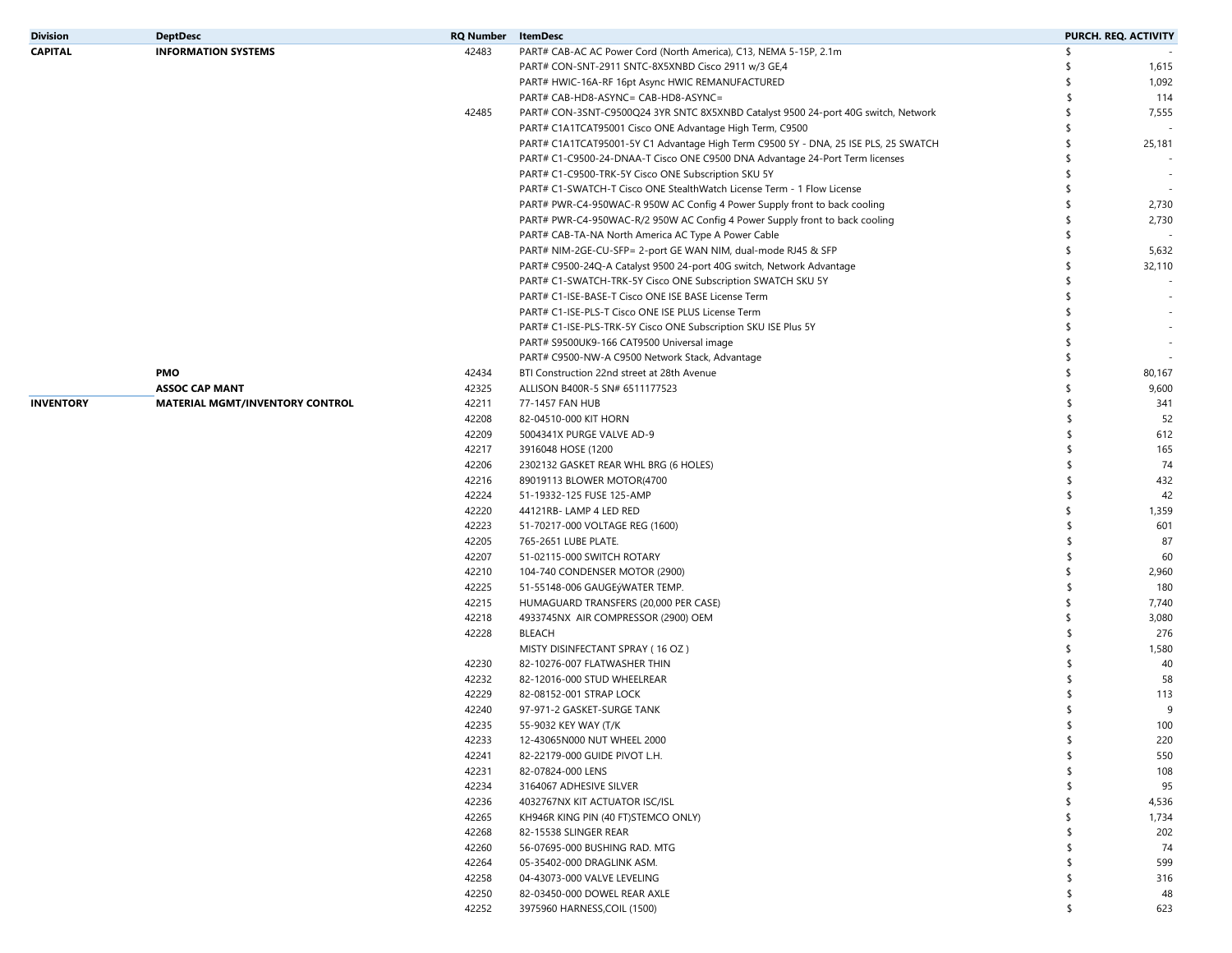| Division         | <b>DeptDesc</b>                        | <b>RQ Number</b> | ItemDesc                                                       |     | PURCH. REQ. ACTIVITY |
|------------------|----------------------------------------|------------------|----------------------------------------------------------------|-----|----------------------|
| <b>INVENTORY</b> | <b>MATERIAL MGMT/INVENTORY CONTROL</b> | 42249            | BC2Z18472CA HEATER HOSE(4000)                                  |     | 234                  |
|                  |                                        | 42257            | 82-08860-000 NOZZEL W WASHER                                   |     | 62                   |
|                  |                                        | 42259            | 51-36444-000 KIT DUAL HORN 12V                                 |     | 125                  |
|                  |                                        | 42255            | 82-44418-000 CABLE                                             | -S  | 518                  |
|                  |                                        | 42248            | 51-55736-000 LAMP, LED                                         |     | 605                  |
|                  |                                        | 42244            | 45-22186-000 LIGHT ASM. W SHLD                                 | \$  | 1,954                |
|                  |                                        | 42243            | 82-52128-001 AIR FILTER(1000,12,13,15)                         | S.  | 1,798                |
|                  |                                        | 42262            | 5310990 IGNIION, COIL (1500)                                   | \$  | 1,919                |
|                  |                                        | 42261            | 53-19322-018 STARTER ASSY.                                     | -S  | 310                  |
|                  |                                        | 42263            | 5320525 MODULE, IGINITION                                      | \$  | 1,732                |
|                  |                                        | 42251            | 1663 ORIFICE TUBE(BLK) (4000)                                  | -S  | 17                   |
|                  |                                        | 42254            | 4954315RX FUEL PUMP(2900-2010)                                 | \$  | 2,182                |
|                  |                                        | 42245            | 4003314 VALVE SHUTOFF                                          | S   | 243                  |
|                  |                                        | 42285            | 51-02164-012 SWITCH TOGGLE                                     | \$. | 41                   |
|                  |                                        | 42276            | GEN 4 ALLISON B400R                                            | \$  | 7,590                |
|                  |                                        | 42271            | 01-70222-000 CAP, COOLANT (1300)                               | S   | 117                  |
|                  |                                        | 42287            | 82-31150-000 SWITCH ASSY LOW                                   | \$  | 1,137                |
|                  |                                        | 42288            | 18-44841-000 SCREEN ASM. BRT                                   | S   | 760                  |
|                  |                                        | 42279            | 46-40741-015 HOSE ASM, SUCTION (FC558-24) 2900 AND 1000 GILLIG | \$  | 2,277                |
|                  |                                        | 42280            | 61-2964 VALVE, DISCHARGE A/C                                   | \$  | 2,564                |
|                  |                                        | 42281            | 82-38612-001 VALVE SUCTION ( HYBRID )                          | \$  | 2,169                |
|                  |                                        | 42282            | 17-10806-10 CAPS SERVICE VALVE (BRASS)                         | -S  | 171                  |
|                  |                                        | 42283            | P371-0158 PROXMITY SWITCH                                      | -S  | 358                  |
|                  |                                        | 42290            | 4651 SEALED BEAM HEADLAMP OUTB                                 | -S  | 112                  |
|                  |                                        | 42289            | 371-0369 CONTROL BOX(LU-18                                     | \$  | 2,813                |
|                  |                                        | 42277            | 2064067 SWITCH OPS SEN. EDGE                                   |     | 655                  |
|                  |                                        | 42270            | C803D 28 VOLT/525 AMP ALTENATOR                                | \$  | 9,250                |
|                  |                                        | 42272            | 4089952 WATER PUMP (1001-1029)                                 | \$  | 1,429                |
|                  |                                        | 42293            | 82-51081-001 VALVE ASM,12VDC                                   | -S  | 460                  |
|                  |                                        | 42297            | 82-30655-000 FUEL/WATER PRI. NG5900-FG                         |     | 452                  |
|                  |                                        | 42300            | 3925626 KIT SEAL                                               | -S  | 384                  |
|                  |                                        | 42295            | 4089952 WATER PUMP (1001-1029)                                 | \$  | 1,429                |
|                  |                                        | 42302            | 3973345 LED RED LIGHT INDICATOR                                |     | 250                  |
|                  |                                        | 42301            | 29534362 PLUG TRANSMISSION                                     |     | 77                   |
|                  |                                        | 42307            | SP-521 SPARK PLUG(OEM ONLY) FORD CNG                           |     | 144                  |
|                  |                                        | 42309            | SAE 5W-30 ENG. OIL (4700) SYNTHETIC BLEND                      |     | 237                  |
|                  |                                        | 42304            | 01-68324-000 GLASS SIGHT ASM                                   |     | 53                   |
|                  |                                        | 42320            | 53-02231-013 DOOR SHOCK REAR                                   | -S  | 266                  |
|                  |                                        | 42321            | 29557354 TRANS ACCUM. VALV                                     | \$  | 2,517                |
|                  |                                        | 42303            | 82-22178-000 GUIDE PIVOT R.H.                                  | -S  | 519                  |
|                  |                                        | 42305            | 82-54223-000 PAD (KIT 2252H3CE)                                | S   | 9,480                |
|                  |                                        | 42306            | 82-09276-000 SOLENOID AND BKT AS                               |     | 1,317                |
|                  |                                        | 42322            | 610-4645 KIT REFLECTIV TRIANGL                                 |     | 175                  |
|                  |                                        | 42308            | 22909882 AIR FILTER (4700                                      |     | 95                   |
|                  |                                        | 42330            | P522293 AIR FILTER                                             |     | 1,619                |
|                  |                                        | 42332            | 3925626 KIT SEAL                                               | \$  | 1,344                |
|                  |                                        | 42346            | 3200-V-1738 CARRIER ASM R                                      | \$  | 9,300                |
|                  |                                        | 42338            | 20 OZ. INDUSTRIAL MOP W/HANDLE                                 | S   | 179                  |
|                  |                                        | 42347            | FM-US-400046 METH SENSOR (4000                                 | \$  | 4,257                |
|                  |                                        | 42343            | FM-US-400046 METH SENSOR (4000                                 | \$  | 2,129                |
|                  |                                        | 42348            | 53-02222-073 A/C BELT (1200)                                   |     | 555                  |
|                  |                                        | 42349            | 4089952 WATER PUMP (1001-1029)                                 | -S  | 356                  |
|                  |                                        | 42361            | AC2Z8286C HOSE, RAD (CNG                                       |     | 133                  |
|                  |                                        | 42350            | 33659KS DOOR CONROLLER(1901-1920)                              | -S  | 372                  |
|                  |                                        | 42352            | 3973023 AMBR CLEARANCE LIGHT (4000                             | S   | 55                   |
|                  |                                        | 42337            | 82-65996-016 REG., PRESSURE (1500 CNG)                         | \$  | 3,305                |
|                  |                                        | 42344            | 82-17631-002 NUT 2000                                          |     | 254                  |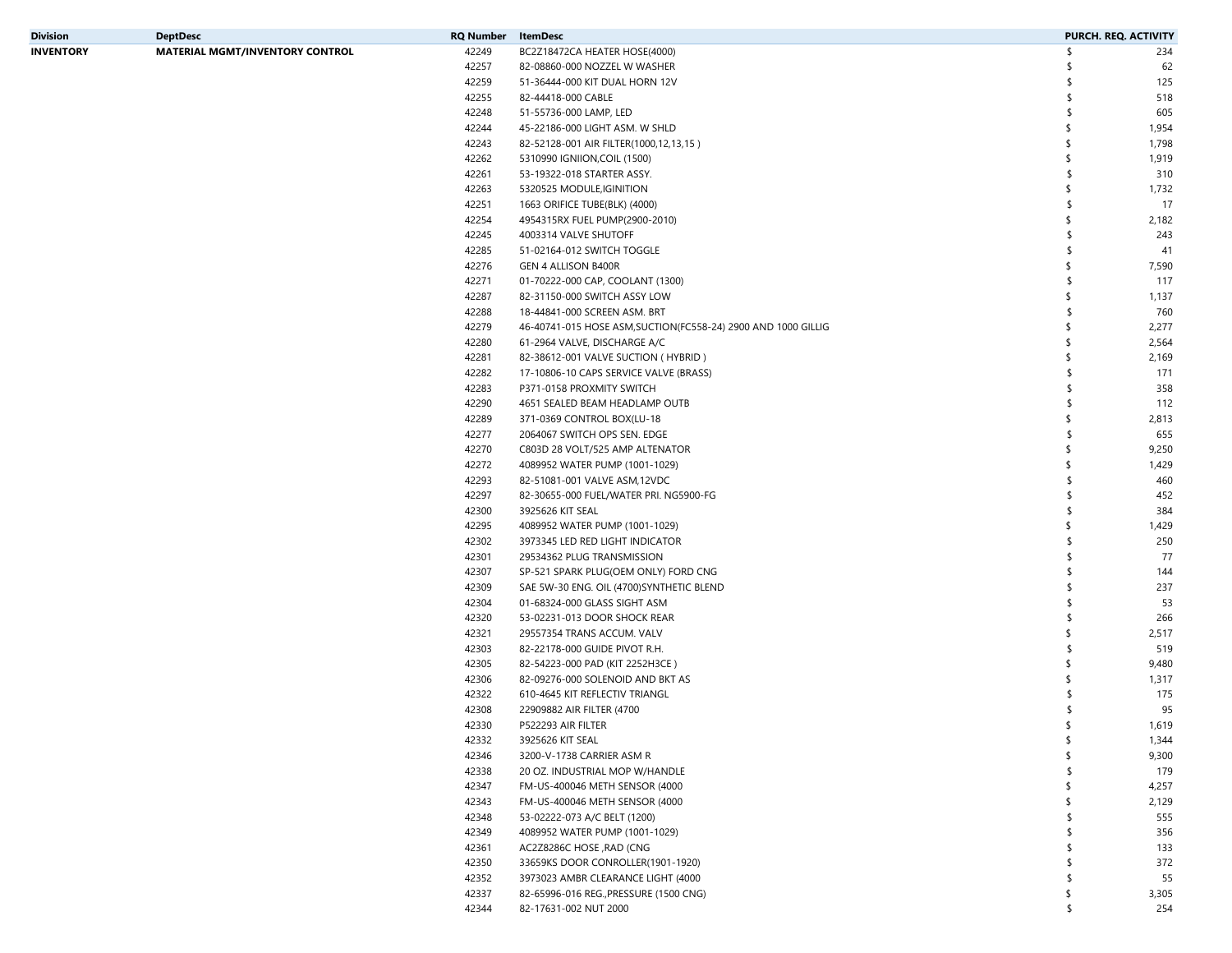| Division  | <b>DeptDesc</b>                        | <b>RQ Number</b> | ItemDesc                                     | <b>PURCH. REQ. ACTIVITY</b> |
|-----------|----------------------------------------|------------------|----------------------------------------------|-----------------------------|
| INVENTORY | <b>MATERIAL MGMT/INVENTORY CONTROL</b> | 42355            | 203-515 T K COMPRESSOR OIL                   | 950                         |
|           |                                        | 42356            | 82-09307-001 VALVE REAR DOOR                 | 408                         |
|           |                                        | 42359            | 01-57571-000 CAP, TANK (31528)               | 65                          |
|           |                                        | 42362            | 54-13118-109 FITTING, DOSIER                 | 29                          |
|           |                                        | 42360            | 53-20873-000 VALVE AIR SHUTOFF               | 37                          |
|           |                                        | 42354            | 10479228 42MT ELEC. STARTER 2900,1000        | 990<br>\$                   |
|           |                                        | 42363            | 2888173NX INJECTOR DOSER                     | \$<br>1,059                 |
|           |                                        | 42351            | 5263986 CRANK CASE BREATHER (2900)           | 2,554<br>\$                 |
|           |                                        | 42372            | 3976389 LED STRIP 9.63" OPTRONICS (4500)     | 373                         |
|           |                                        | 42371            | DSR108-075 SHEAR SPRING (4000)               | 356                         |
|           |                                        | 42395            | 82-14660 KIT WASHER AND LOCKRIN              | 97                          |
|           |                                        | 42377            | 53-28088-001 MOUNT CENTER                    | 45                          |
|           |                                        | 42391            | 5253019 GASKET, EXH. VALVE (1300)            | 15                          |
|           |                                        | 42392            | 51-12096-002 HORN WARNING                    | 139                         |
|           |                                        | 42380            |                                              | 285                         |
|           |                                        | 42382            | 4942430 WATER PUMP BELT, V RIBBED(2900)      | \$                          |
|           |                                        |                  | 82-15549 SENSOR ABS.                         | 214                         |
|           |                                        | 42381            | 82-42443-000 OIL SEAL, REAR WHEEL (1500 CNG) | \$<br>2,384                 |
|           |                                        | 42384            | 82-26363-000 KIT ABS SENSOR                  | 358                         |
|           |                                        | 42387            | 4353303 SI CATALYST (1300                    | \$<br>2,418                 |
|           |                                        | 42389            | 82-28072-000 SENSOR                          | \$<br>49                    |
|           |                                        | 42378            | 46-70565-003 DEF LINE(1500                   | 108                         |
|           |                                        | 42373            | 82-80443-000 VALVE, SOL.                     | 1,987<br>\$                 |
|           |                                        | 42374            | 82-22347-000 MOTOR FRT. DOOR                 | 725<br>\$                   |
|           |                                        | 42390            | 82-20994-000 SOCKET END L.H.                 | 483                         |
|           |                                        | 42379            | 54-13118-109 FITTING, DOSIER                 | 23                          |
|           |                                        | 42386            | 56-18875-006 HOSE HUMP HI-TEMP               | 290                         |
|           |                                        | 42393            | 56-09022-004 HOSE 2.5 SILICONE               | 195                         |
|           |                                        | 42376            | DL3Z11002-A STARTER (4000-                   | 180<br>\$.                  |
|           |                                        | 42385            | 5274349 THERMOSTAT 1500 (OEM ONLY)           | 196                         |
|           |                                        | 42370            | 4309416NX EGR VALVE (1200-                   | 2,153<br>\$                 |
|           |                                        | 42398            | 38 OZ.DISH WASHING LIQUID                    | 39<br>-S                    |
|           |                                        |                  | FLOOR SQEEGEE 36 INCH CURVED BLADE, STEEL    | 355                         |
|           |                                        |                  | 24X33 TRASH LINERS 16 GALLON 1 MIL           | 265                         |
|           |                                        | 42420            | 51-02164-014 SWITCH TOGGLE                   | 53                          |
|           |                                        | 42409            | 53-00758-001 VALVE PARK BRAKE                | 36                          |
|           |                                        | 42407            | 3W7Z-12029-AA COIL(4000)(ONLY MOTORCRAFT)    | 2,023<br>\$                 |
|           |                                        | 42412            | 9C2Z5E212E CAT. CONVERTER (4000)             | 1,445<br>\$                 |
|           |                                        | 42406            | DC2Z-9D930-WA INJECTOR HARNESS ASM (4000)    | 647<br>-S                   |
|           |                                        | 42404            | 22-68534-000 ULLEY, IDLER (1500              | 190                         |
|           |                                        | 42405            | 53-02231-014 DOOR SHOCK REAR                 | 66                          |
|           |                                        | 42410            | 82-44418-000 CABLE                           | 311                         |
|           |                                        |                  |                                              |                             |
|           |                                        | 42428            | 23380398 E-BRAKE PAD(4700-                   | 408                         |
|           |                                        | 42421            | 041085 PRIDE-E CLEANING BAY                  | 3,492                       |
|           |                                        | 42424            | 17-63529CCY (LU11-06-02)(82-76683-000)       | 13,980                      |
|           |                                        | 42465            | 50-11574-000 MIRROR 12 CONVEX                | 257                         |
|           |                                        | 42444            | CV 50628 CRANKCASE (OEM - CUMMINS ONLY)      | \$<br>1,212                 |
|           |                                        | 42447            | 82-06793-001 CAMSHAFT LH                     | 100<br>\$                   |
|           |                                        | 42438            | 82-17035 SENSOR TEMPERATURE                  | 413<br>\$                   |
|           |                                        | 42449            | 82-03713-000 GASKET REAR AXLE(10 HOLE)       | 45                          |
|           |                                        | 42450            | 09-49738-000 RR SLACK ADJ(HALDEX)            | 390                         |
|           |                                        | 42442            | 15823962 REAR OIL SEAL                       | 329<br>\$                   |
|           |                                        |                  | 23380398 E-BRAKE PAD(4700-                   | 576<br>\$                   |
|           |                                        | 42439            | 82-70854-000 REAR AIR SPRING(16-17 & 1900)   | 1,610<br>\$                 |
|           |                                        | 42440            | 82-58272-062 INTELL MODULE(1600-             | 1,106<br>\$                 |
|           |                                        | 42448            | 2871960 DIFF PRESS SENSOR(82-63967-000)      | 360<br>-S                   |
|           |                                        | 42445            | 12621258 SPARK PLUG(4700                     | 192<br>\$                   |
|           |                                        | 42446            | 50-56460-000 HARNESS W SWITCH                | \$<br>142                   |
|           |                                        |                  |                                              |                             |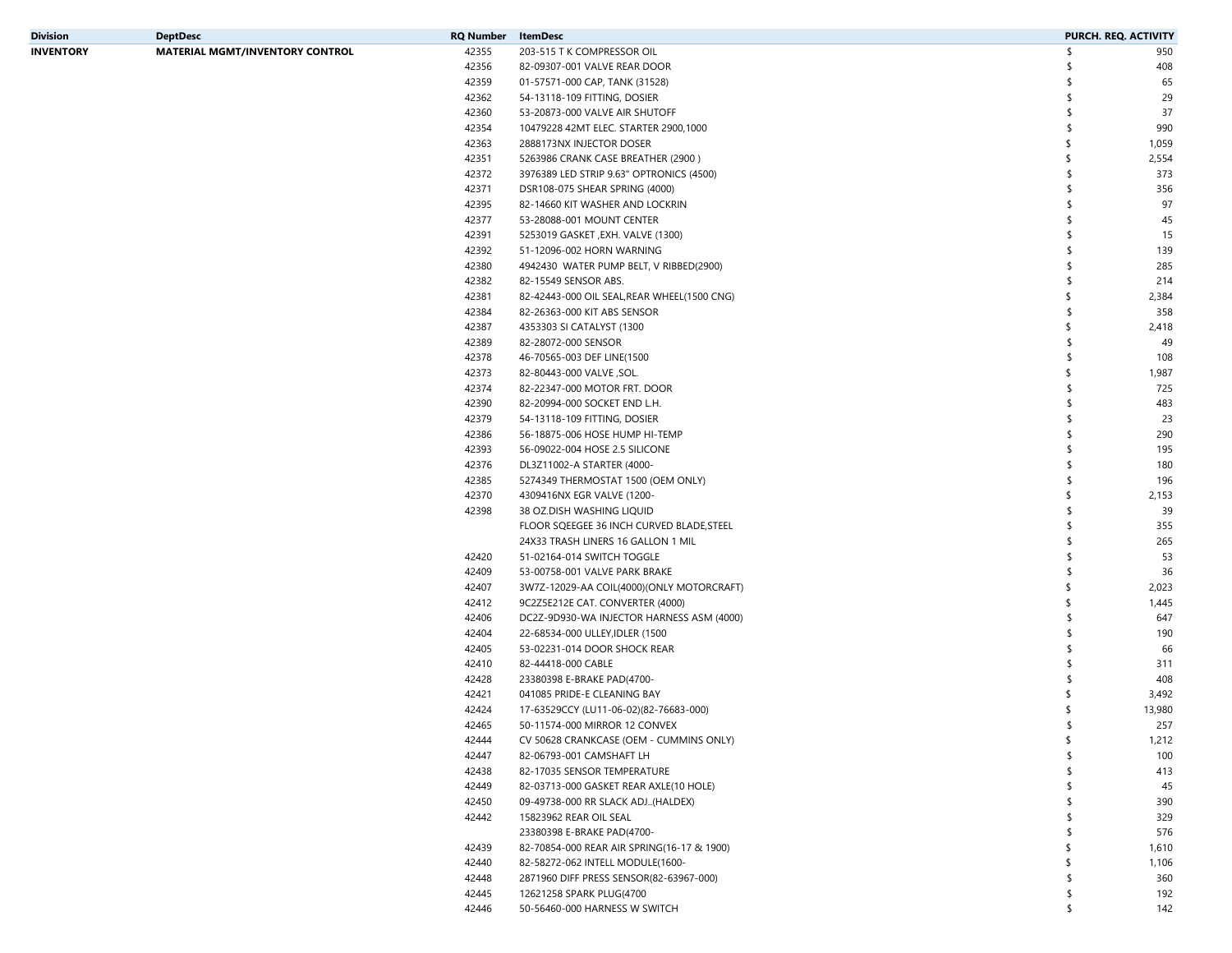| Division         | <b>DeptDesc</b>                        | <b>RQ Number</b> | ItemDesc                                                |               | PURCH. REQ. ACTIVITY |
|------------------|----------------------------------------|------------------|---------------------------------------------------------|---------------|----------------------|
| <b>INVENTORY</b> | <b>MATERIAL MGMT/INVENTORY CONTROL</b> | 42451            | 53-26406-001 DRIVESHAFT (1000)                          | - ፍ           | 843                  |
|                  |                                        | 42452            | 51-71007-001 RED CLEAR LIGHT (OEM ONLY)(1500)           | S,            | 340                  |
|                  |                                        | 42456            | 82-69920-000 CNG ECU MODULE                             | S.            | 840                  |
|                  |                                        | 42457            | 82-42511-000 SEAL, PINION                               | S,            | 480                  |
|                  |                                        | 42458            | 82-67105-001 RADIATOR (1500 CNG BUSES)                  | \$            | 7,167                |
|                  |                                        | 42459            | 51-50381-000 W C SWITCH                                 | \$            | 1,128                |
|                  |                                        | 42435            | 81160 26 HI TEMP RTV                                    | \$            | 45                   |
|                  |                                        | 42436            | 25793553 LH UPPER CONTRL ARM(4700                       | \$            | 317                  |
|                  |                                        | 42437            | 25793550 RH UPPER CONTRL ARM (4700                      | $\mathsf{\$}$ | 317                  |
|                  |                                        | 42455            | 5305242 VALVE, PRESS. REG. (1500                        | \$            | 1,680                |
|                  |                                        | 42441            | 4921495 SENSOR, PRESS (CNG)                             | \$            | 267                  |
|                  |                                        | 42474            | 16-46375-001 FRT.DEST. GLASS                            | \$            | 1,332                |
|                  |                                        | 42467            | 3937456 FAN SUPPORT R GILLIG                            | \$            | 1,261                |
|                  |                                        | 42489            | 11471737A CONDENSER COIL (4000                          | \$            | 2,176                |
|                  |                                        | 42486            | 9C2Z5E212E CAT. CONVERTER (4000)                        | \$            | 1,445                |
|                  |                                        | 42487            | 82-37768-000 DEHYDRATOR AC                              | -\$           | 551                  |
|                  |                                        | 42488            | 51-34803-001 REAR MARK.RED                              | \$            | 475                  |
|                  |                                        | 42493            | 3101632 HOSE PLAIN(ISM)                                 | S,            | 130                  |
|                  |                                        | 42484            | P522293 AIR FILTER                                      | $\mathsf{\$}$ | 359                  |
|                  |                                        | 42492            | 4920497 STUD, TURBO                                     | $\mathsf{\$}$ | 124                  |
|                  |                                        | 42505            | 3976389 LED STRIP 9.63" OPTRONICS (4500)                | \$            | 249                  |
|                  |                                        | 42506            | BRAUN WHEEL CHAIR LIGHT ROUND 37968                     | $\mathsf{\$}$ | 234                  |
|                  |                                        | 42510            | 51-27757-002 LAMP ASM HEADLITE                          | -\$           | 246                  |
|                  |                                        | 42498            | 9C3Z9E926-C THROTTLE BODY (4000)                        | \$            | 976                  |
|                  |                                        | 42499            | BC2Z-9F836-B THROTTLE PEDAL ASM (4000                   | \$            | 373                  |
|                  |                                        | 42501            | 12609719 BELT TENSIONER(4700)                           | -\$           | 76                   |
|                  |                                        | 42497            | 53-20347-007 SPRING ASM GAS                             | $\mathsf{\$}$ | 93                   |
|                  |                                        | 42503            | 13-46071-000 LAMP ASM.                                  | \$            | 370                  |
|                  |                                        | 42504            | 51-09325-001 REFLECTOR AMBER F                          | S,            | 12                   |
|                  |                                        | 42502            | 05-70060-000 COLUMN ASM STEER(1200                      | $\mathsf{\$}$ | 274                  |
|                  |                                        | 42551            | BTHRM TISSUE 2-PLY 12 PK(1,000 FT ROLL)                 | \$            | 1,017                |
|                  |                                        |                  | 38X58 BLACK 2.0 MIL. 60 GALLON TRASH BAGS "100 PER BOX" | \$            | 1,488                |
|                  |                                        |                  | 38 OZ.DISH WASHING LIQUID                               | \$            | 39                   |
|                  |                                        | 42540            | 53-29008-000 COOLER TRANS                               | \$            | 3,088                |
|                  |                                        | 42548            | 51-71007-000 AMBER CLEAR LIGHT (OEM ONLY)(1500)         | \$            | 274                  |
|                  |                                        | 42549            | 3353977 KIT SEAL                                        | \$            | 51                   |
|                  |                                        | 42543            | 82-37401-002 COIL SOLENOID                              | \$            | 1,244                |
|                  |                                        | 42544            | 107-368 CLUTCH ASM(1500                                 | \$            | 7,640                |
|                  |                                        | 42545            | 01-37629-000 PULLEY ASM. IDLER                          | S.            | 963                  |
|                  |                                        | 42546            | 55-9730 ADAPTOR T/K                                     | S.            | 244                  |
|                  |                                        | 42547            | 13-41361-052 MODULE (G3-D0888-X6 GL)                    | \$            | 1,022                |
|                  |                                        | 42542            | 56521 PST PIPE SEALANT LOCTITE                          | -\$           | 332                  |
|                  |                                        | 42553            | 11-58270-000 SHOCK REAR 2900                            |               | 1,438                |
|                  |                                        | 42569            | 082485 LEMONEX CLEANINIG BAY                            |               | 7,799                |
|                  |                                        | 42554            | 82-38609-006 O-RING VALVE                               |               | 86                   |
|                  |                                        | 42555            | 25-387-9 GOVERNOR-AIR COMP.                             | \$            | 93                   |
|                  |                                        | 42556            | 97-971-1 CAP RADIATOR FILL                              | \$            | 177                  |
|                  |                                        | 42563            | 4934537 ACTUATOR                                        | S.            | 969                  |
|                  |                                        | 42564            | 4933745NX AIR COMPRESSOR (2900) OEM                     | \$            | 4,107                |
|                  |                                        | 42565            | 3933846 AIR CONTRL VAL.(1500-                           | \$            | 1,332                |
|                  |                                        | 42566            | 4984928 SENSOR MASS(1600                                | -\$           | 497                  |
|                  |                                        | 42567            | 4997683 VALVE, FUEL FLOW                                | \$            | 5,287                |
|                  |                                        | 42570            | 53-41259-004 SHIFT SLECTOR(1200                         | -\$           | 540                  |
|                  |                                        | 42557            | 29507823 TRANS. TUBE SEAL                               | -\$           | 55                   |
|                  |                                        | 42558            | 51-34477-004 WIPER SW.(1300-1500-1600                   | -\$           | 315                  |
|                  |                                        | 42559            | 50-56243-008 W/SHIELD WIPER HARNESS                     | S.            | 128                  |
|                  |                                        | 42560            | 3867648 O-RING (1700                                    | \$            | 99                   |
|                  |                                        |                  |                                                         |               |                      |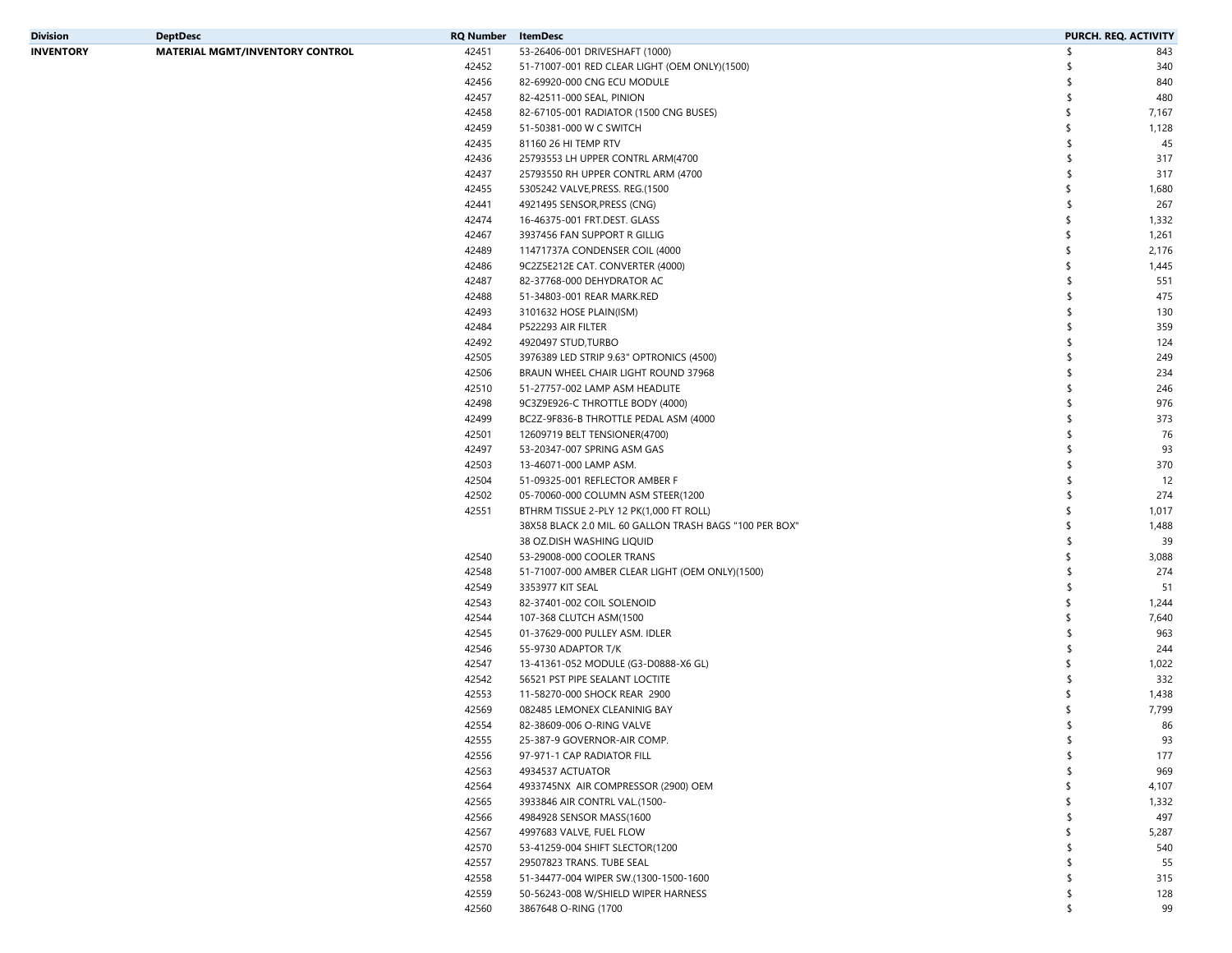| Division    | <b>DeptDesc</b>                        | RQ Number | ItemDesc                                                                                 |    | PURCH. REQ. ACTIVITY |
|-------------|----------------------------------------|-----------|------------------------------------------------------------------------------------------|----|----------------------|
| INVENTORY   | <b>MATERIAL MGMT/INVENTORY CONTROL</b> | 42561     | 4990721 O-RING (1700                                                                     | \$ | 142                  |
|             |                                        | 42562     | 4984929 DIFF.PRESS SENSOR                                                                |    | 1,680                |
|             |                                        | 42573     | 31S-STUD POST BATTERY                                                                    |    | 8,280                |
|             |                                        | 42580     | SAE 5W-30 ENG. OIL (4700) SYNTHETIC BLEND                                                | \$ | 237                  |
| MAINTENANCE | <b>FACILITY MAINTENANCE</b>            | 42247     | EMCO POSI/LOCK NOZZLE PART # G2266-105                                                   | ٢  | 3,127                |
|             |                                        | 42318     | Existing 18' w x 14' h Motor Operated Rolling Steel Atlas Door                           | \$ | 4,147                |
|             |                                        | 42324     | GRACO Z-SWIVEL PART #202577                                                              | ¢  | 518                  |
|             |                                        | 42357     | STREETCAR REPAIRS FOR BURGULAR REPAIRS                                                   |    | 671                  |
|             |                                        | 42364     | REPAIR TO HVAC UNIT AT YUKON                                                             |    | 135                  |
|             |                                        | 42358     | REPAIR TWO SIMPLEX DOOR LOCKS AT UATC                                                    |    | 500                  |
|             |                                        | 42368     |                                                                                          |    | 5,500                |
|             |                                        |           | TRENCH DRAIN CLEANINGS AND OTHER SERVICES                                                |    |                      |
|             |                                        | 42396     | BOTTLED WATER DELIVERY AS DESCRIBED IN ATTACHED STATEMENT OF WORK                        | S  | 17,911               |
|             |                                        | 42408     | GRAINGER ITEM 36TY78 FOAM HAND SOAP, 1000ML, PK OF 2                                     |    | 1,410                |
|             |                                        | 42411     | B90091120 GREEN SEAL CERTIFIED FOAMING HAND SOAP 1250ML                                  |    | 516                  |
|             |                                        | 42432     | Black ADA Braille RESTROOM Sign With Accessible Symbol RRE-120_White_on_Black            |    | 285                  |
|             |                                        | 42423     | <b>SHIPPING</b>                                                                          |    | 371                  |
|             |                                        |           | ITEM WB258321 GLOBAL DELUXE OSCILLATING WALL MOUNT FAN 24 INCH DIAMETER 1/2 HP 8,650 CFM |    | 1,760                |
|             |                                        | 42453     | 1/4" X 36" X 48" HANGING SNEEZE GUARD ROUNDED CORNERS                                    |    | 450                  |
|             |                                        |           | 1/4" X 24" X 24" HANGING SNEEZE GUARD ROUNDED CORNERS                                    |    | 75                   |
|             |                                        |           | 1/4" X 48" X 72: SNEEZE GUARD WITH ROUNDED CORNERS, 4 MOUNTING HOLES                     |    | 250                  |
|             |                                        | 42466     | SOLID WASTE REMOVAL                                                                      |    | 7,000                |
|             |                                        | 42495     | WATER COOLER RENTAL SERVICE                                                              |    | 600                  |
|             |                                        | 42494     | MODEL D-1000 DISPENSER                                                                   |    | 69                   |
|             |                                        |           | ZEP HAND SANITIZER GEL 1 CASE 12 QT D-1000                                               |    | 125                  |
|             |                                        |           | FLOOR STAND WITH DRIP TRAY                                                               |    | 89                   |
|             |                                        | 42479     | Extra Large Nitrile Disposal Gloves-Powder Free Ambidexterous 5 mil                      |    | 376                  |
|             |                                        | 42476     | Stainless Steel Vertical Liquid Soap Dispenser - 1000 ml                                 |    | 207                  |
|             |                                        | 42490     | LOCATE UNDERGROUND UTILITIES AT 21ST AVE EAST LOT                                        |    | 600                  |
|             |                                        | 42538     | GLOBAL ITEM WR3652299 30" DELUX INDUSTRIAL PEDESTAL FAN- OSCILLATING - 10000 CFM         |    | 1,296                |
|             |                                        | 42550     | ANNUAL INSPECTION FOR GENIE GS2032 SCISSOR LIFT                                          |    | 500                  |
|             |                                        |           | REPAIR LABOR FOR GENIE SCISSOR LIFT                                                      |    | 420                  |
|             |                                        |           | STROBE BEACON LED 12-80V                                                                 |    | 113                  |
|             |                                        |           | KIT GEN 5 COIL CORE                                                                      |    | 144                  |
|             |                                        |           | <b>INBOUND FREIGHT</b>                                                                   |    | 30                   |
|             |                                        |           | MILEAGE AND ENVIRONMENTAL SHOP FEES                                                      |    | 49                   |
|             |                                        | 42576     | 4IMPRINT MODEL 118142-E EMBROIDERED OUTBACK HAT COLOR KHAKI                              |    | 468                  |
|             |                                        | 42571     | COOL WHITE T-8 PART# 11520                                                               |    | 564                  |
|             |                                        | 42575     | REPAIR THE TRANSITION PLATE FOR THE STEAM BAY LIFT DAMAGED IN ACCIDENT                   |    | 1,423                |
|             |                                        |           | SERVICE CALL LABOR AND PARTS TO CHANGE BATTERY CHARGER FOR KONI LIFT                     |    |                      |
|             |                                        | 42578     |                                                                                          |    | 1,106                |
|             |                                        | 42585     | ANNUAL FIRE SPRINKLER INSPECTION FOR YBOR                                                |    | 600                  |
|             |                                        | 42588     | GRACO PART 203876 5 TO 1 PUMP                                                            |    | 1,744                |
|             | <b>FLEET MAINTENANCE</b>               | 42239     | SUPPLIER MANAGED HARDWARE MAINTENANCE                                                    |    | 15,000               |
|             |                                        | 42242     | RED PULL SECURITY TIES PACKAGE OF 100                                                    |    | 16                   |
|             |                                        | 42286     | ZEP BRAKE CLEAN                                                                          |    | 2,356                |
|             |                                        | 42313     | 1720 RECHARGE ACCUM & DETECTION T & REPLACE TUBING                                       |    | 2,012                |
|             |                                        |           | TOP OFF DETECTION TANK UNIT 1504                                                         | \$ | 100                  |
|             |                                        | 42331     | 1401 CUMMINS ENGINE AND TRANS. EXCHANGE, ADDITIONAL CHARGES                              |    | 949                  |
|             |                                        | 42333     | 32-65365-000 ECU                                                                         |    | 538                  |
|             |                                        | 42335     | 41-9441 LOCK-SEC                                                                         |    | 47                   |
|             |                                        |           | 41-9440 CONN 7 TERM                                                                      |    | 33                   |
|             |                                        |           | 33-2418 SEAL 10GA.                                                                       |    | 17                   |
|             |                                        |           | 44-9689 TERMINAL                                                                         |    | $\overline{7}$       |
|             |                                        | 42418     | Cummins Insite Pro                                                                       |    | 250                  |
|             |                                        | 42477     | 8 X 8 BAGS                                                                               |    | 42                   |
|             |                                        | 42511     | AM-J-21177-A BRAKE SHOE SETTING GAUGE                                                    |    | 50                   |
|             |                                        | 42552     | CLOROX DISINFECTING WIPES, 75 COUNT                                                      |    | 2,042                |
|             |                                        | 42568     | HAR3531 SILVER BRAZING ALLOY WIRE                                                        | \$ | 26                   |
|             |                                        |           |                                                                                          |    |                      |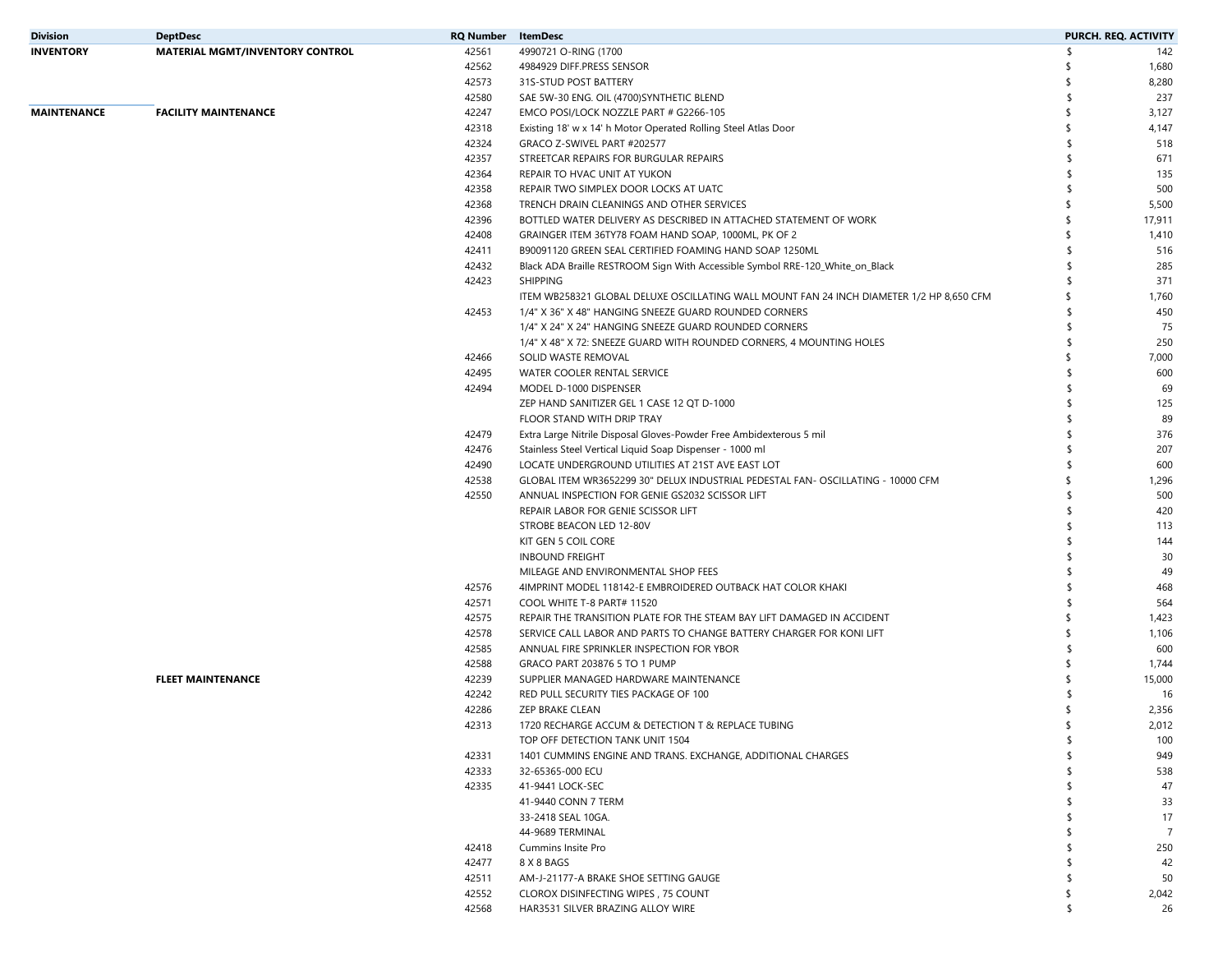| <b>Division</b>    | <b>DeptDesc</b>                      | <b>RQ Number</b> ItemDesc |                                                                        |     | PURCH. REQ. ACTIVITY |
|--------------------|--------------------------------------|---------------------------|------------------------------------------------------------------------|-----|----------------------|
| <b>MAINTENANCE</b> | <b>FLEET MAINTENANCE</b>             | 42568                     | HCL1601111 QUICK CONNECT ACETYLENE SWIRL                               |     | 96                   |
|                    |                                      |                           | HCL440083 AIR FUEL QUICK CONN. ACETYLENE TORCH KIT                     |     | 366                  |
|                    |                                      |                           | HAR15620F1 FLAT BRAZING ALLOY FILLER                                   |     | 91                   |
|                    |                                      |                           | AC B                                                                   |     | 47                   |
|                    |                                      |                           | CY-AC B                                                                |     | 103                  |
|                    |                                      |                           | H26-292                                                                |     | 45                   |
|                    |                                      |                           | HARSSWF7 WHITE ALL PURPOSE BRAZING FLUX                                |     | 31                   |
|                    |                                      |                           | HARSSBF1/2 BLACK ALL PURPOSE BRAZING FLUX                              |     | 11                   |
|                    |                                      |                           | RAD64003410 SINGLE FLINT LIGHTER                                       |     | 6                    |
|                    |                                      |                           | RAD64000457 ACID BRUSH                                                 |     | -5                   |
|                    |                                      | 42584                     | TAPERED WOOD HANDLE                                                    |     | 59                   |
|                    |                                      |                           | RAGS 10# BOX                                                           |     | 200                  |
|                    | <b>STREETCAR VEHICLE MAINTENANCE</b> | 42323                     | FC-558-16 EATON AEROQUIP HOSE                                          |     | 451                  |
|                    |                                      |                           | 190261-16S AEROQUIP REUSE FIT 16JIC SWIVEL                             |     | 110                  |
|                    |                                      |                           | 190265-16S EATON AEROQUIP STEEL REUSABLE -16                           |     | 51                   |
|                    |                                      |                           | FS6504-16-16 (16FFSS-16MJ STRAIGHT                                     |     | 15                   |
|                    |                                      | 42433                     | 90 Deg, #16 ORS x #16 Hose, Reusable, Short drop PART # 313372 FITTING |     | 220                  |
|                    | <b>UNIT DOWN</b>                     | 42214                     | 08909381 Clean Prep 32 fl oz container                                 |     | 223                  |
|                    |                                      |                           | 08901003 Bond and Seal Adhesivflex Black 300                           |     | 136                  |
|                    |                                      |                           | 08901001 Bond and Seal Adhesivflex White 300                           |     | 153                  |
|                    |                                      | 42238                     | 82-38734-001 AIR FILTER A/C                                            |     | 148                  |
|                    |                                      | 42237                     | SP001393 TIEBAR KIT                                                    |     | 193                  |
|                    |                                      | 42267                     | 82-90986-000 HYD FAN MOTOR                                             |     | 561                  |
|                    |                                      | 42275                     | 5603776RX VGT ACTUATOR                                                 |     | 350                  |
|                    |                                      | 42294                     | 54-13063-019 Elbow, 90° 1 1/16"-12 x #12JIC                            |     | 20                   |
|                    |                                      | 42312                     | 200C/5283311RX MODULE, ELECTRONIC                                      |     | 356                  |
|                    |                                      | 42342                     | 51-19017-018 PEDAL ASSY THROTTLE                                       |     | 577                  |
|                    |                                      | 42365                     | 53-28246-030 ECU ASM., ABS                                             | \$  | 1,062                |
|                    |                                      |                           | 53-59130V001 DRIVER WIPER MOTOR ASSY                                   |     | 269                  |
|                    |                                      | 42339                     | SPRAYER - FOGGER                                                       |     | 600                  |
|                    |                                      | 42397                     | FREIGHT                                                                |     | 40                   |
|                    |                                      | 42375                     | 13203 ROBINAIR PUMP OIL                                                |     | 99                   |
|                    |                                      | 42399                     | <b>FREIGHT</b>                                                         |     | 70                   |
|                    |                                      | 42415                     | 990-0341 ADAPT CYL ROLL STOP                                           |     | 244                  |
|                    |                                      | 42400                     | EC277 HEADLIGHT SOCKET                                                 |     | 188                  |
|                    |                                      | 42414                     | FOKLIFT PREVENTIVE MAINTENANCE AGREEMENT                               |     | 186                  |
|                    |                                      | 42425                     | 19371361 BOOSTER                                                       |     | 214                  |
|                    |                                      | 42422                     | 311-0121 PROX SWITCH                                                   |     | 297                  |
|                    |                                      |                           | 745-0381 ROLLER                                                        |     | 143                  |
|                    |                                      |                           | 750-1524 STRIKER                                                       |     | 544                  |
|                    |                                      |                           | 753-0200 LATCH ASS REAR                                                |     | 229                  |
|                    |                                      | 42431                     | SL-754L 100' EXTENSION CORD                                            |     | 138                  |
|                    |                                      | 42462                     | 9848 BATTERY                                                           |     | 303                  |
|                    |                                      | 42468                     | <b>FREIGHT</b>                                                         |     | 15                   |
|                    |                                      |                           | 050121583701 SPEED SENSOR ZF TRANSMISSION                              |     | 225                  |
|                    |                                      | 42491                     | SPRAYER - FOGGER                                                       | \$  | 1,200                |
|                    |                                      | 42572                     | 7591 BATTERY                                                           |     | 117                  |
|                    |                                      | 42574                     | 2693177 TIE ROD END - OUTER                                            |     | 97                   |
|                    |                                      |                           | 2651527 SWAY BAR LINK FRONT                                            |     | 133                  |
|                    |                                      |                           | 2652306 SWAY BAR BUSHING FRONT                                         |     | 19                   |
|                    |                                      |                           | 25-071013 SERPENTINE BELT                                              |     | 34                   |
|                    |                                      | 42583                     | 29551869 TCM                                                           |     | 771                  |
|                    |                                      |                           | CALIBRATE TCM REPOGRAM                                                 |     | 500                  |
|                    |                                      | 42579                     | 3906696 OIL FILLER RECTANGLE SEAL                                      |     | 10                   |
|                    |                                      |                           | 4943134RX ECM                                                          | \$. | 1,144                |
|                    | STREETCAR FACILITY MAINTENANCE       | 42336                     | Open Po for streetcar HomeDepot Purchases                              | \$  | 2,500                |
|                    | <b>VEHICLE SERVICING</b>             | 42246                     | SIDEPRESS MOP BUCKET COMBO                                             | -S  | 288                  |
|                    |                                      |                           |                                                                        |     |                      |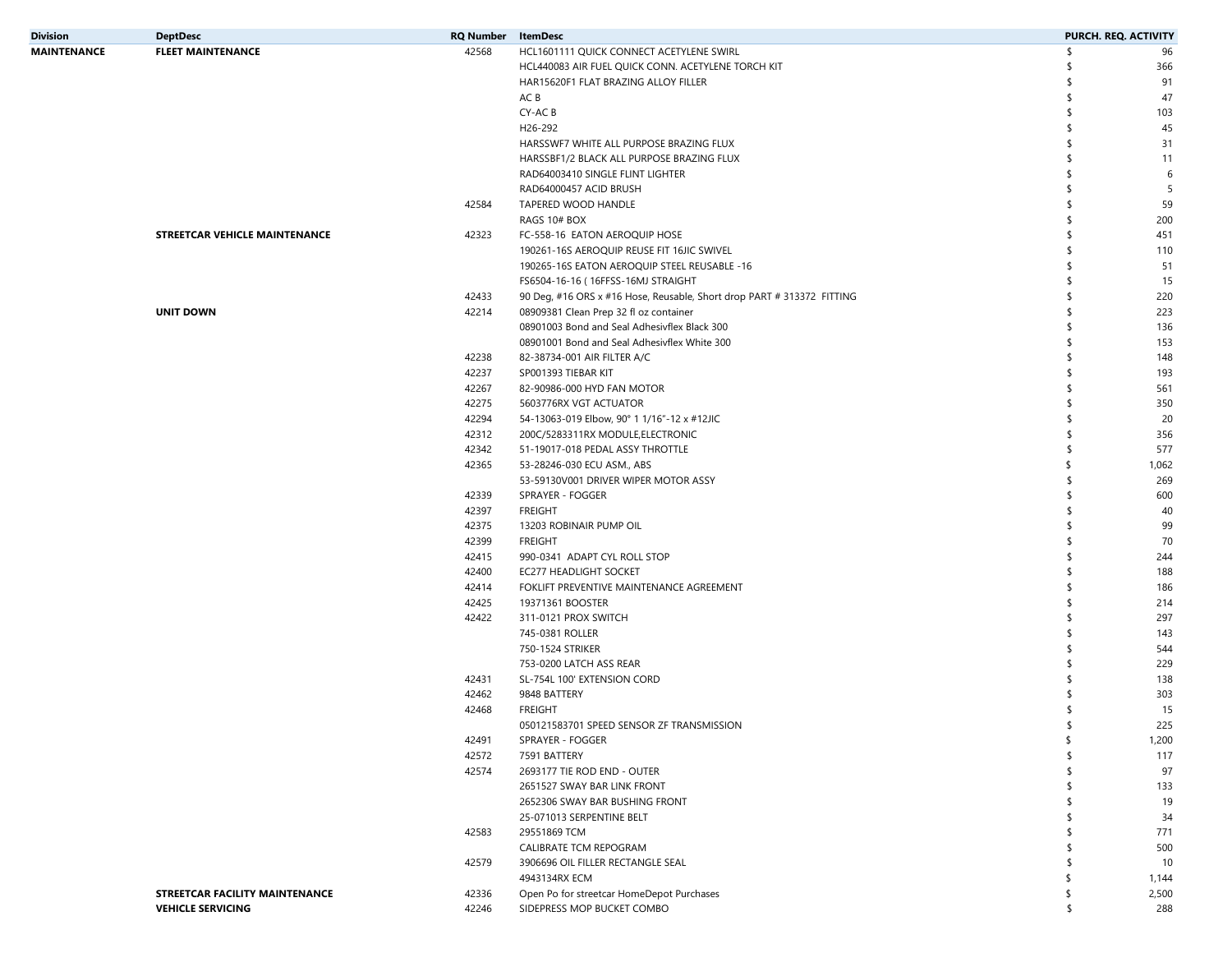| <b>Division</b>    | <b>DeptDesc</b>                       | <b>RQ Number</b> ItemDesc |                                                                     |     | PURCH. REQ. ACTIVITY |
|--------------------|---------------------------------------|---------------------------|---------------------------------------------------------------------|-----|----------------------|
| <b>MAINTENANCE</b> | <b>VEHICLE SERVICING</b>              | 42246                     | 60' JAW GRABBER MOP HANDLE                                          | \$  | 40                   |
|                    |                                       |                           | 5' MOPS                                                             |     | 46                   |
|                    |                                       | 42327                     | SIDEPRESS MOP BUCKET COMBO                                          |     | 196                  |
|                    |                                       |                           | 60' JAW GRABBER MOP HANDLE                                          | \$  | 168                  |
|                    | <b>NONREV VEHICLE MAINT</b>           | 42403                     | REPLACE A/C CONDENSER ASSM UNIT 5001                                | \$. | 434                  |
|                    | DRUG & ALCOHOL/DOT PHYSICAL           | 42367                     | Drug and Alcohol Vehicle Administration                             |     | 2,000                |
|                    |                                       | 42589                     | Drug and Alcohol Vehicle Administration                             | -S  | 5,000                |
|                    | <b>BODY MAINTENANCE</b>               | 42587                     | 1404 Transmission Diagnostics                                       | \$. | 400                  |
|                    |                                       |                           | 1306 TCM R/R and Program                                            |     | 1,361                |
| <b>OPERATIONS</b>  | <b>PARATRANSIT MAINT</b>              | 42329                     | 23402971 DOOR TRIM                                                  | \$. | 326                  |
|                    |                                       |                           | 23402962 DOOR TRIM                                                  | \$  | 357                  |
|                    | <b>SAFETY SECURITY &amp; TRAINING</b> | 42311                     | Snacks for Hurricane Tabletop                                       | \$  | 205                  |
|                    |                                       | 42581                     | PART # PMNN4544A - BATTERY IMPRESS Li-Ion IP68 2450T (for XPR7550e) | \$  | 305                  |
|                    |                                       |                           | PART # PMPN4284 - IMPRES 6 Pocket, 1 Display Charger (for XPR7550e) |     | 1,190                |
|                    |                                       |                           | <b>ESTIMATED Shipping 2%</b>                                        | \$  | 30                   |
|                    | <b>UNIT DOWN</b>                      | 42204                     | ZXEL-1 DEXCOOL 1 GAL                                                | \$  | 78                   |
|                    |                                       |                           | 880687CR REAR BRAKE ROTOR                                           | \$  | 194                  |
|                    |                                       |                           | SS-8523-X REAR BRAKE PADS                                           | \$  | 37                   |
|                    |                                       |                           | 28635 REAR WHEEL SEAL                                               | \$  | 46                   |
|                    |                                       |                           | FT-10973PB PARK BRAKE SHOES                                         |     | 29                   |
|                    |                                       |                           | FT-10973PB PARK BRAKE SHOES - CORE                                  |     | 6                    |
|                    |                                       |                           | 83760 BRAKE BUSHING KIT                                             |     | $\overline{4}$       |
|                    |                                       | 42212                     | 970-0603-1 ENGINE COOLANG FAN ASSY                                  | \$  | 264                  |
|                    |                                       | 42226                     | 84218437 TURN SIGNAL HOUSING                                        |     | 94                   |
|                    |                                       |                           |                                                                     |     | 8                    |
|                    |                                       |                           | 19120997 SOCKET                                                     |     |                      |
|                    |                                       |                           | 16530707 SOCKET                                                     | S   | $\overline{7}$       |
|                    |                                       |                           | 84303234 SHOCK ABSORBER                                             | \$  | 195                  |
|                    |                                       | 42269                     | CV6Z-8B081-X RADIATOR Y HOSE                                        | \$  | 48                   |
|                    |                                       | 42253                     | 7540R BATTERY                                                       | \$  | 100                  |
|                    |                                       | 42278                     | 9012 HEADLIGHT BULB                                                 | \$  | 39                   |
|                    |                                       |                           | SS-8909M FRONT BRAKE PADS                                           | \$  | 37                   |
|                    |                                       |                           | 82284 FRONT CALIPER PINS                                            | -S  | 9                    |
|                    |                                       |                           | 200697 AIR FILTER                                                   | \$  | 28                   |
|                    |                                       | 42296                     | 0375852 BUMPER REAR BLACK 9X95.0                                    | \$  | 477                  |
|                    |                                       | 42369                     | 19351569 SPARK PLUG WIRES                                           |     | 21                   |
|                    |                                       |                           | 84450939 ABS SENSOR                                                 |     | 23                   |
|                    |                                       |                           | 15715055 HUB                                                        | \$  | 144                  |
|                    |                                       |                           | 7L5Z-2005-AA BRAKE BOOSTER ASY                                      | \$  | 76                   |
|                    |                                       | 42397                     | 100X/19471T-M BELT RETRACTOR                                        |     | 338                  |
|                    |                                       | 42399                     | EB-0000940 BUMPER 94.5"L X 7" W                                     | \$  | 168                  |
|                    |                                       | 42416                     | A1134D-101 CNG TANK                                                 |     | 2,167                |
|                    |                                       | 42402                     | 20777345 SLIDE PIN CAP                                              |     | 87                   |
|                    |                                       | 42430                     | 28635 REAR WHEEL SEAL                                               |     | 277                  |
|                    |                                       | 42443                     | 12471641 REAR AXLE GASKET 4700                                      |     | 226                  |
|                    |                                       | 42454                     | 43274BH WATER PUMP                                                  |     | 160                  |
|                    |                                       | 42470                     | 84450939 ABS SENSOR                                                 | \$  | 68                   |
|                    |                                       | 42475                     | FT-10973PB BRAKE SHOE                                               | \$  | 29                   |
|                    |                                       |                           | FT-10973PB BRAKE SHOE CORE                                          | \$  | 6                    |
|                    |                                       |                           | FT-7652 DISC PAD                                                    | \$  | 80                   |
|                    |                                       | 42478                     | FT-10973PB BRAKE SHOE                                               | \$  | 29                   |
|                    |                                       |                           | FT-10973PB BRAKE SHOE CORE                                          | \$  | 6                    |
|                    |                                       |                           | FT-7652 DISC PAD                                                    | \$  | 80                   |
|                    |                                       | 42577                     | 660-1885 BELT TENSIONER ASSY                                        | \$  | 42                   |
|                    |                                       | 42586                     | 660-1885 BELT TENSIONER ASSY                                        | \$  | 42                   |
|                    | STREETCAR OPERATIONS ADMIN            | 42341                     | FY2020 STREETCAR EMPLOYEES PARKING GARAGE                           | \$  | 5,500                |
|                    | DRUG & ALCOHOL/DOT PHYSICAL           | 42589                     | Drug and Alcohol Bus Operations                                     | s.  | 21,000               |
|                    |                                       |                           | Drug and Alcohol Paratransit                                        | \$  | 4,000                |
|                    |                                       |                           |                                                                     |     |                      |